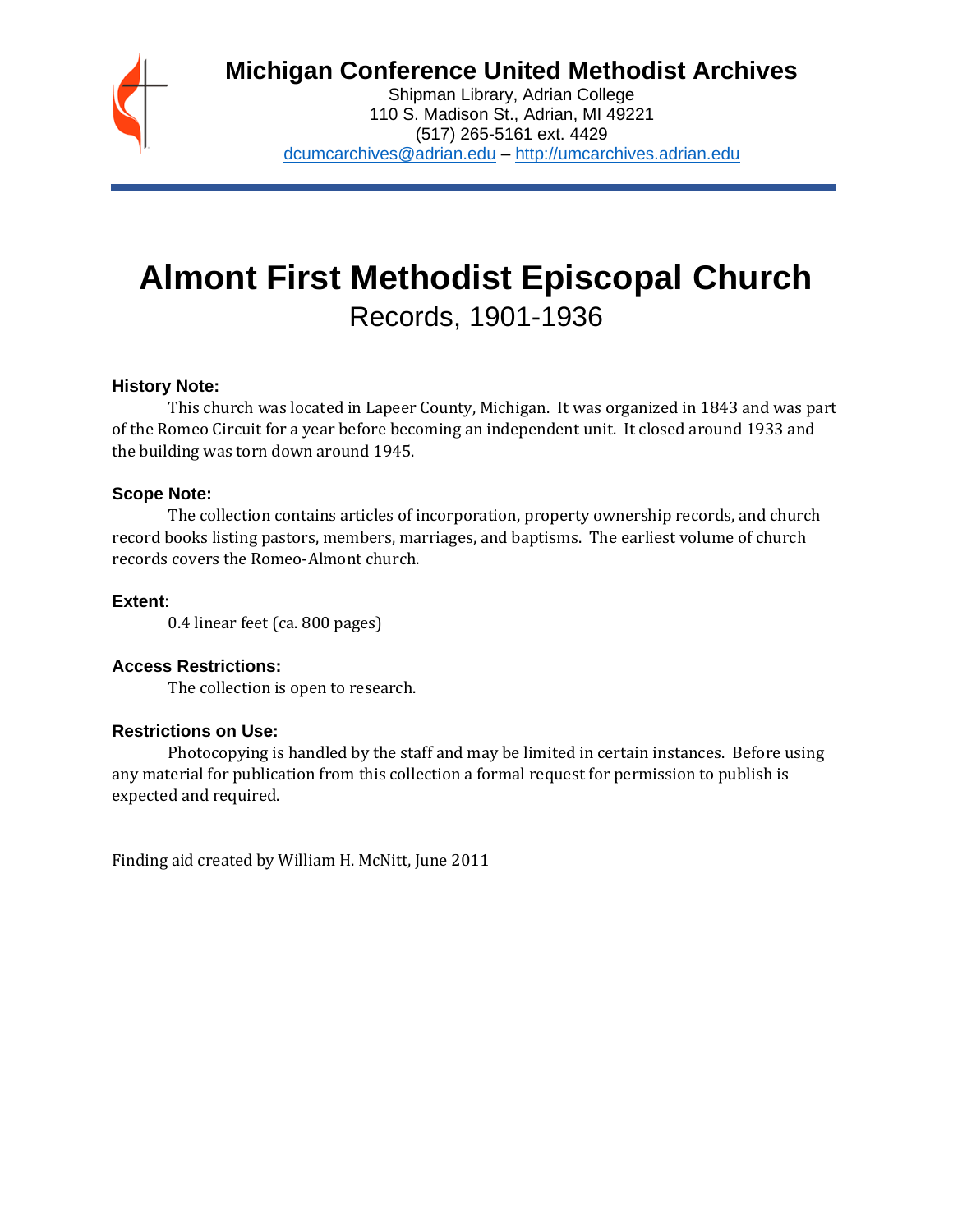#### **Appointments List**

- 1846-1847[: Riley C. Crawford](http://umcarchives.adrian.edu/clergy/crawfordrc.php)
- 1847-1848: John Gray
- 1848-1850: Thomas Seelye
- 1850-1851: Joseph Jennings
- 1851-1853: Israel Cogshall
- 1853-1854: Edmund W. Borden
- 1854-1856: Joseph S. Sutton
- 1856-1858: Benjamin F. Pritchard
- 1858-1859: William McKeeby
- 1859-1861: Adam Minnis
- 1861-1863: Samuel Bessey
- 1863-1865: William Taylor
- 1865-1867: Wesley Hagadorn
- 1867-1870: John Armstrong
- 1870-1872: Joseph T. Hankinson
- 1872-1873: Squire E. Warren
- 1873-1874: Frederick E. York
- 1874-1876: Rodney Gage
- 1876-1878: Eugene D. Daniels
- 1878-1880: Samuel Bird
- 1880-1882: David McFawn
- 1882-1885: George W. Jennings
- 1885-1887: William C. Way
- 1887-1890: George N. Kennedy
- 1890-1891: John E. Williamson
- 1891-1892: Francis Berry
- 1892-1893: John W. Taylor
- 1893-1898[: George F. Tripp](http://umcarchives.adrian.edu/clergy/trippgf.php)
- 1898-1901: Charles E. Stedman
- 1901-1903: Attree Smith
- 1903-1905[: David B. Millar](http://umcarchives.adrian.edu/clergy/millardb.php)
- 1905-1907: Andrew Wood
- 1907-1908: Lewis G. McAndrews
- 1908-1909: James H. Thomas
- 1909-1910: R.D. Robinson
- 1910-1912: George Nixon
- 1912-1913: Walter C. McIntosh
- 1912-1913: Wilmot L. Moore
- 1913-1914: Marcus G. McIntosh
- 1914-1917: Lloyd H. Nixon
- 1917-1918: Addison Gutzkie
- 1918-1921: George B. Marsh
- 1921-1926: Sara McDonald
- 1926-1929: Joseph M. Pengelly
- 1929-1931: Samuel J. Pollock